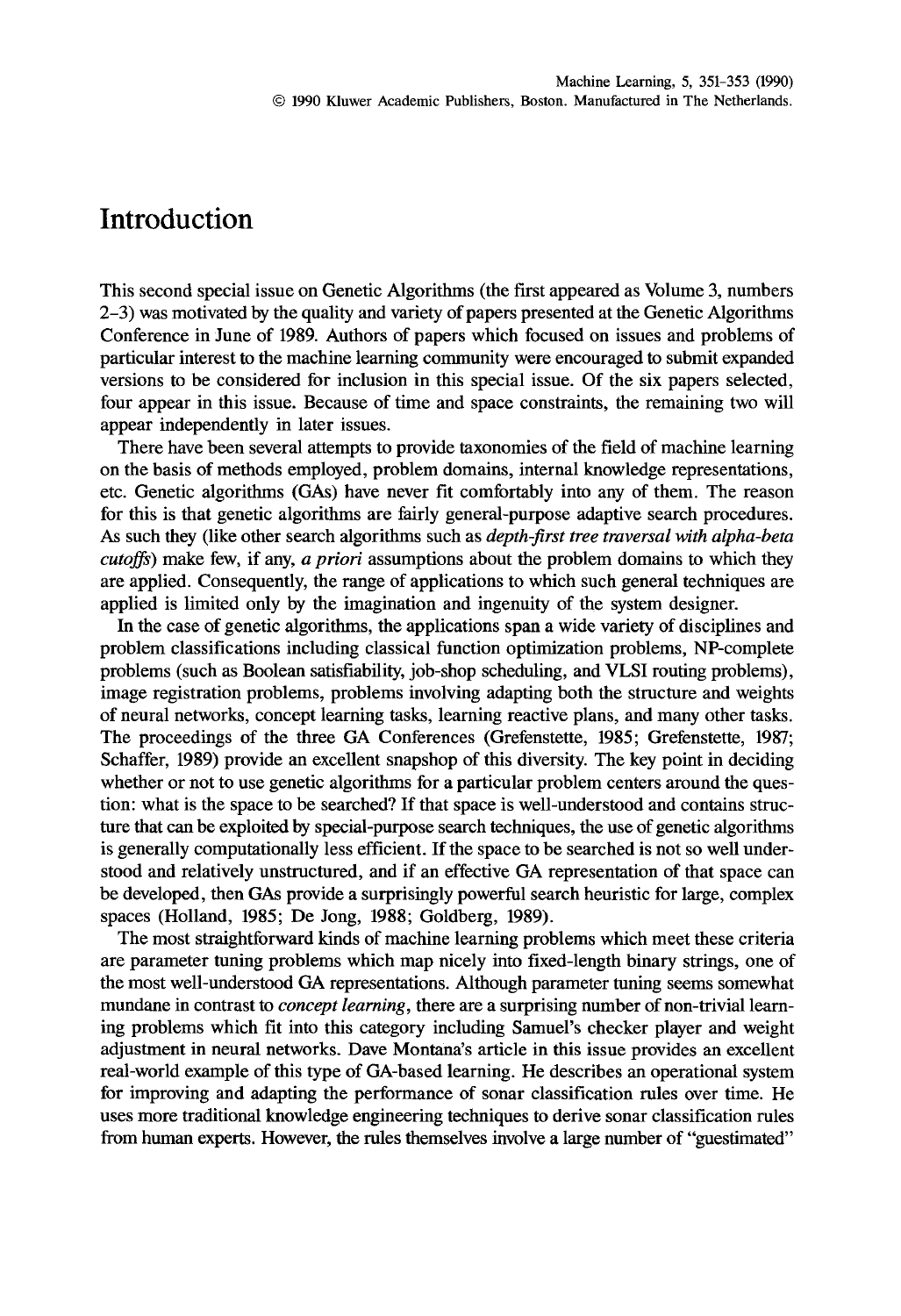thresholds which are frequently interacting and suboptimal. GAs are used to tune these thresholds to current and changing operational sonar environments.

John Holland provided a more complex paradigm for applying GAs to machine learning problems with the development of his classifier systems (Holland, 1986). Classifier systems are capable of learning collections of situation-action rules for dealing with complex and unknown environments. This is accomplished by having rules compete for space in a limitedsize short-term rule memory. Rules gain competitive strength by participating in chains of rule firings which lead to a reward from the environment. GAs are used to replace weaker rules by offspring of stronger rules. Classifier systems have been successfully applied to a variety of rule-learning tasks including sequence prediction, gas pipeline control, traversing difficult mazes, and learning Boolean concepts.

Two of the papers in this issue describe important extensions to Holland's classifier systems. Harry Zhou has incorporated a long-term memory component which permits the storing and retrieving of task-specific rule sets. This significantly improves the robustness of classifier systems in situations in which multiple tasks must be learned over long periods of time. Dave Goldberg addresses the difficult issue of designing learning systems which are robust and useful in environments which contain uncertainty and may be changing while learning is taking place. By making a subtle, but well-motivated, change to a classifier system's internal bidding scheme, he is able to show that classifier systems can learn effectively even in such harsh conditions.

Both of the types of GA-based learning just discussed (parameter tuning and classifier systems) typically represent the parameters and rules internally as fixed-length binary strings. This has led to the fairly widely held view in the machine learning community that GAs are sub-symbolic learning mechanisms. To reiterate, however, the point made earlier: GAs are fairly general purpose adaptive search procedures. There is no *a priori* reason why they could not be used to effectively search symbolic spaces as well. The theoretical analysis of GAs suggests that their power comes from representations and operators which permit the formation of useful building blocks (partial solutions) from which complete solutions can be constructed. Historically, this has been easiest to analyze and achieve with binary fixed-length strings. However, we are now beginning to understand and develop GA-based learning systems for symbolic domains such as evolving Lisp programs, traditional concept learning, and learning high-level IF-THEN rules sets (Grefenstette, 1987; Schaffer, 1989). The paper in this issue by Grefenstette, Ramsey, and Schultz is an excellent example of this kind of GA-based learning. They describe their Samuel system, a general architecture for using GAs to learn sequential decision rules via simulation, and provide an interesting and impressive set of empirical results on an evasive manuevering problem.

It has been a pleasure to pull together this special GA issue. I feel that it provides a good picture of the type and variety of GA applications to machine learning problems. Readers interested in staying abreast of the latest GA activities should consider subscribing to the electronic bulletin board GA-LIST. This can be accomplished by sending email to GA-LIST-REQUEST@aic. nrl.navy.mil.

Kenneth De Jong Computer Science Department and AI Center George Mason University, Fairfax, VA 22030 (KDEJONG@AIC.GMU. EDU)